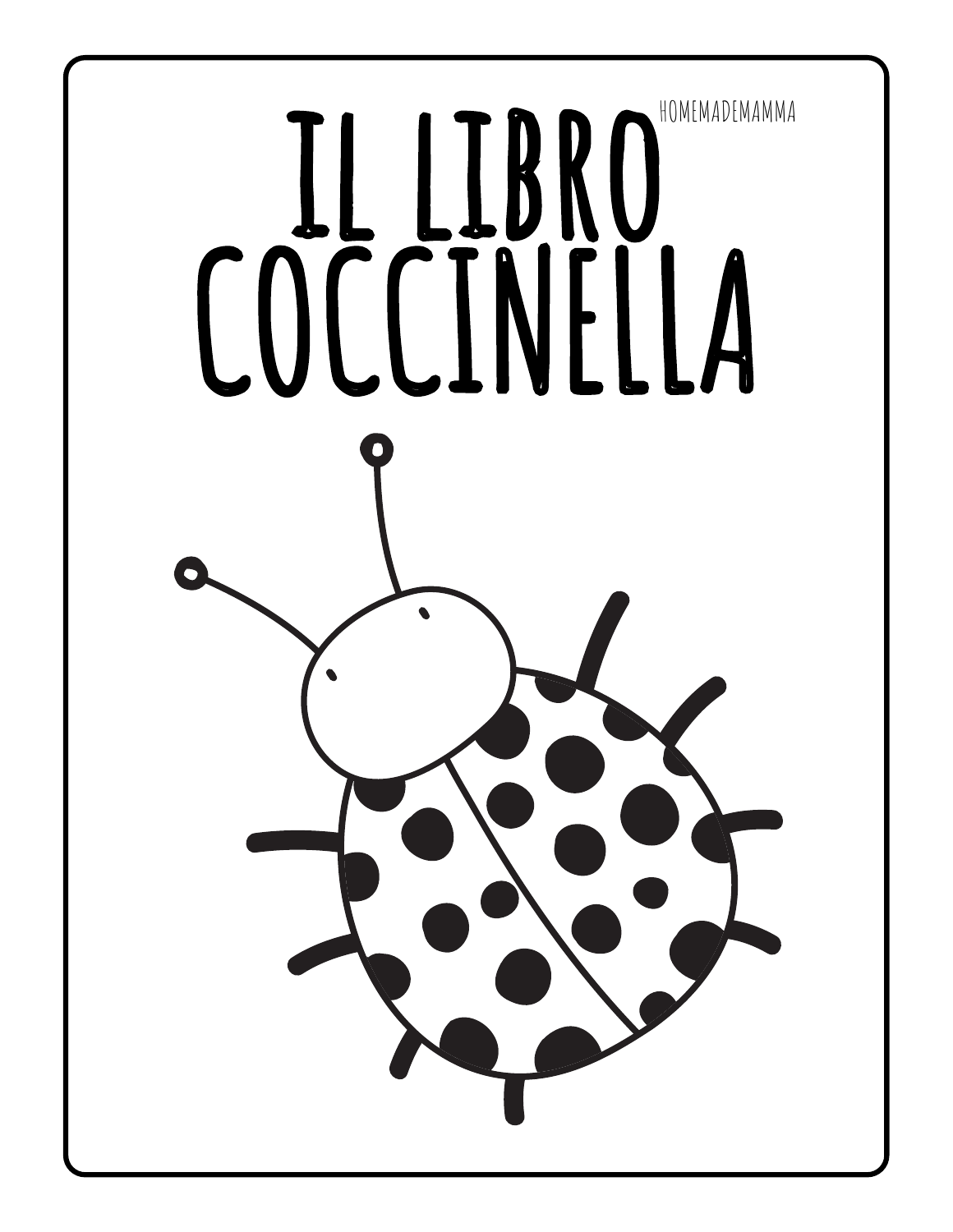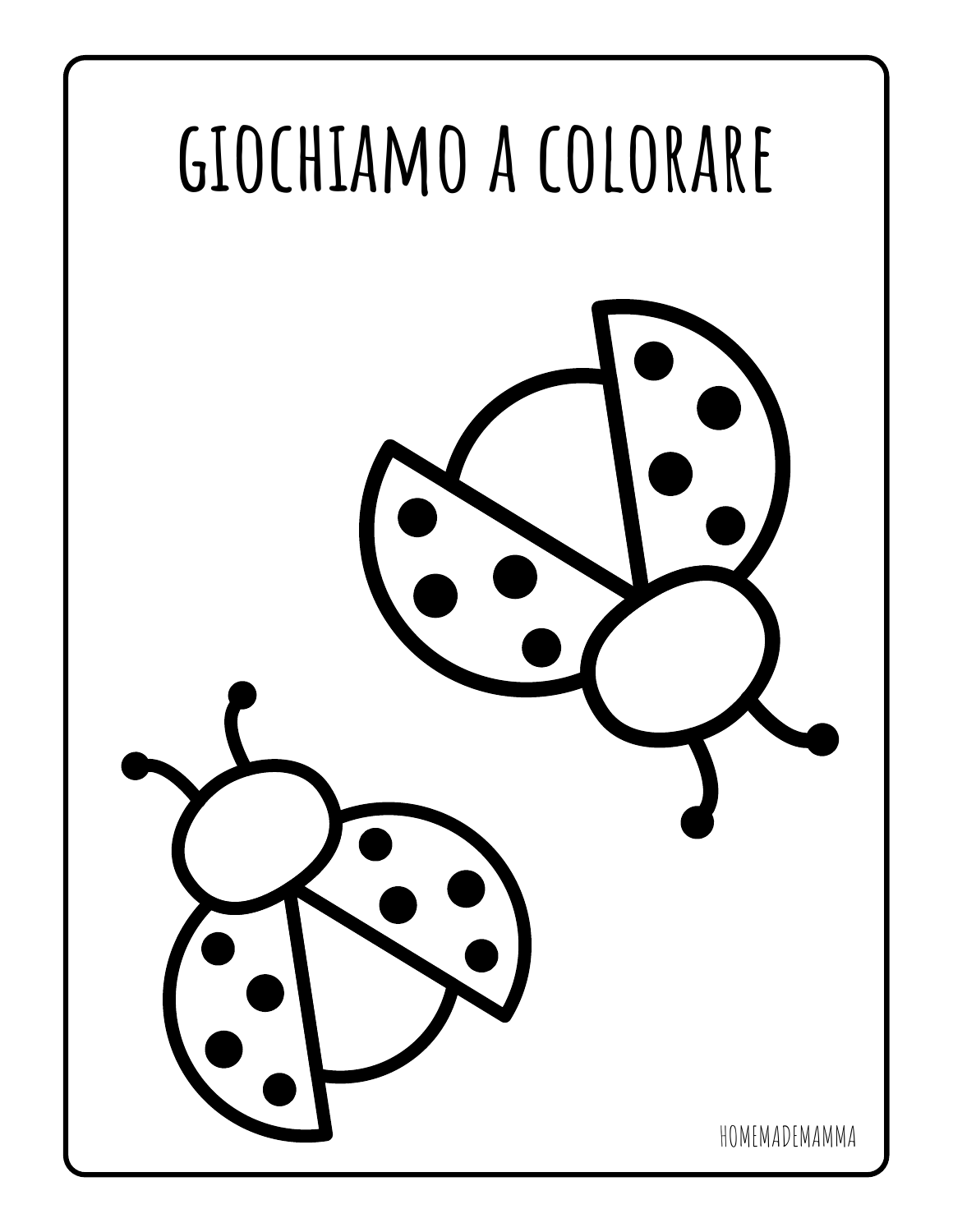## TUTTO ROSSO

COLORA TUTTE LE "COSE" CHE SONO ROSSE E RICALCA LE PAROLE



POMODORO





FOCA





FRAGOLA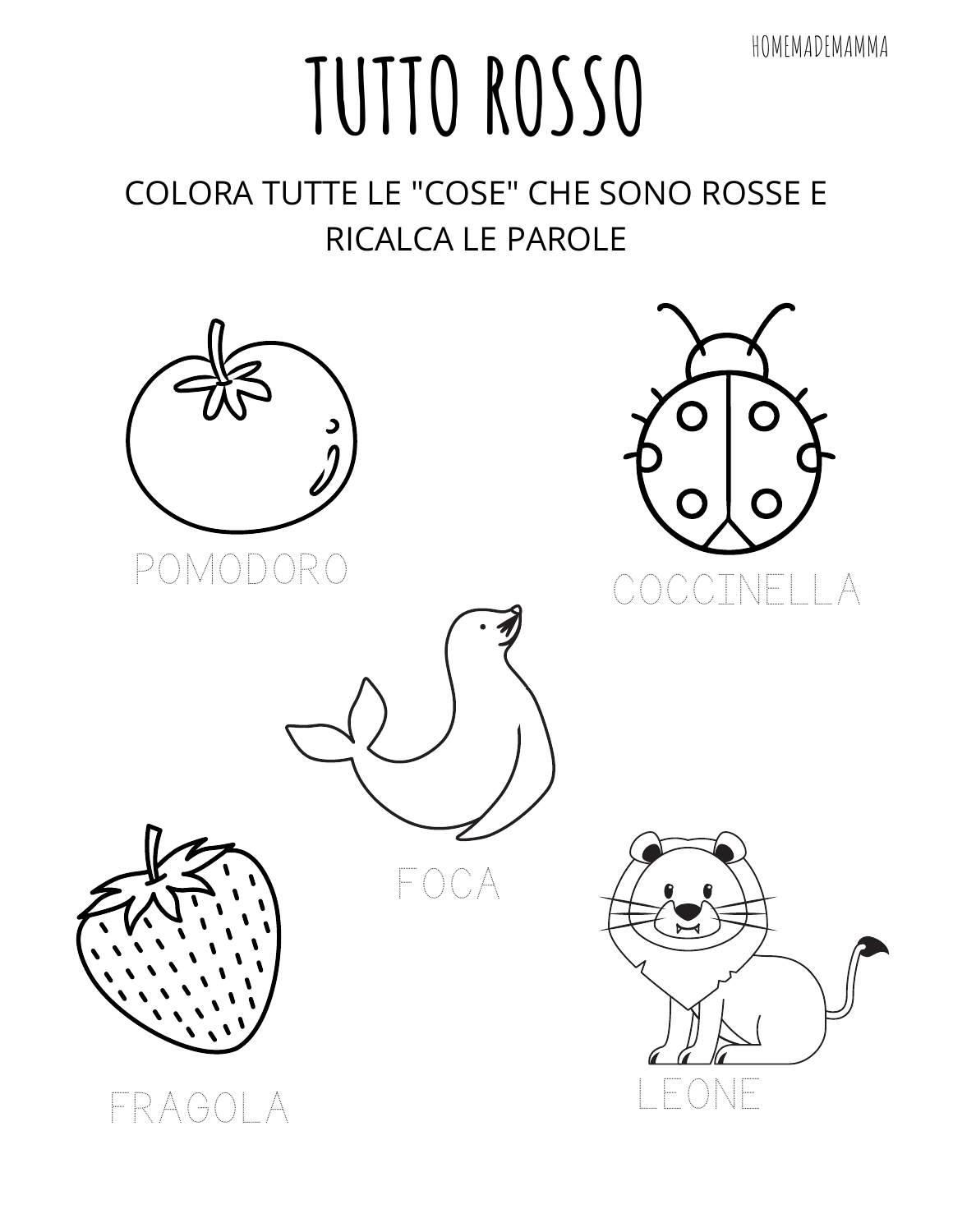# **I COCCI-NUMERI**

### CONTA LE COCCINELLE E RICALCA I NUMERI























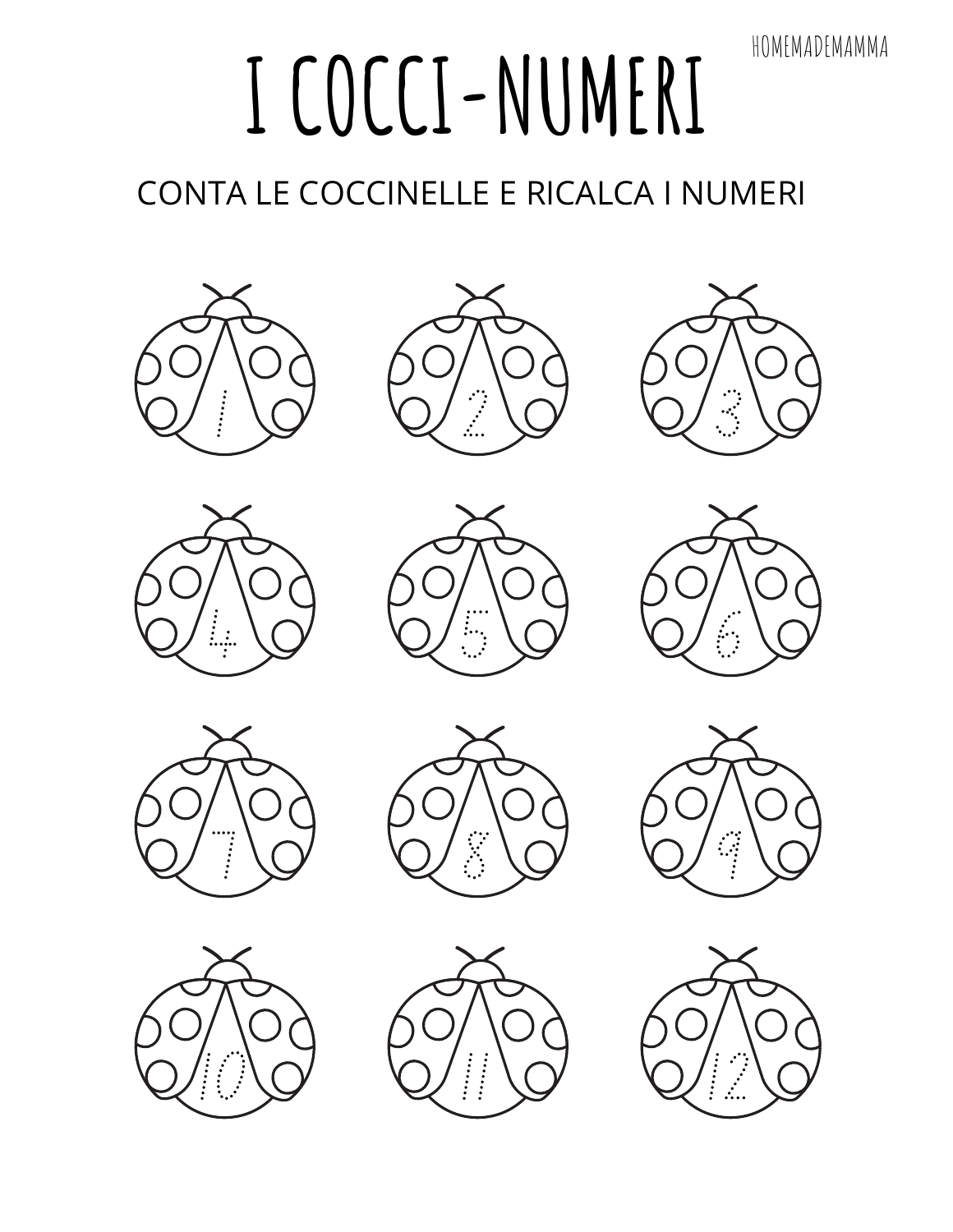## **IL NUMERO 5**

CONTA 5 USANDO LE DITA



**COLORA IL NUMERO 5**

**QUANTI PUNTINI HA QUESTA COCCINELLA ?**



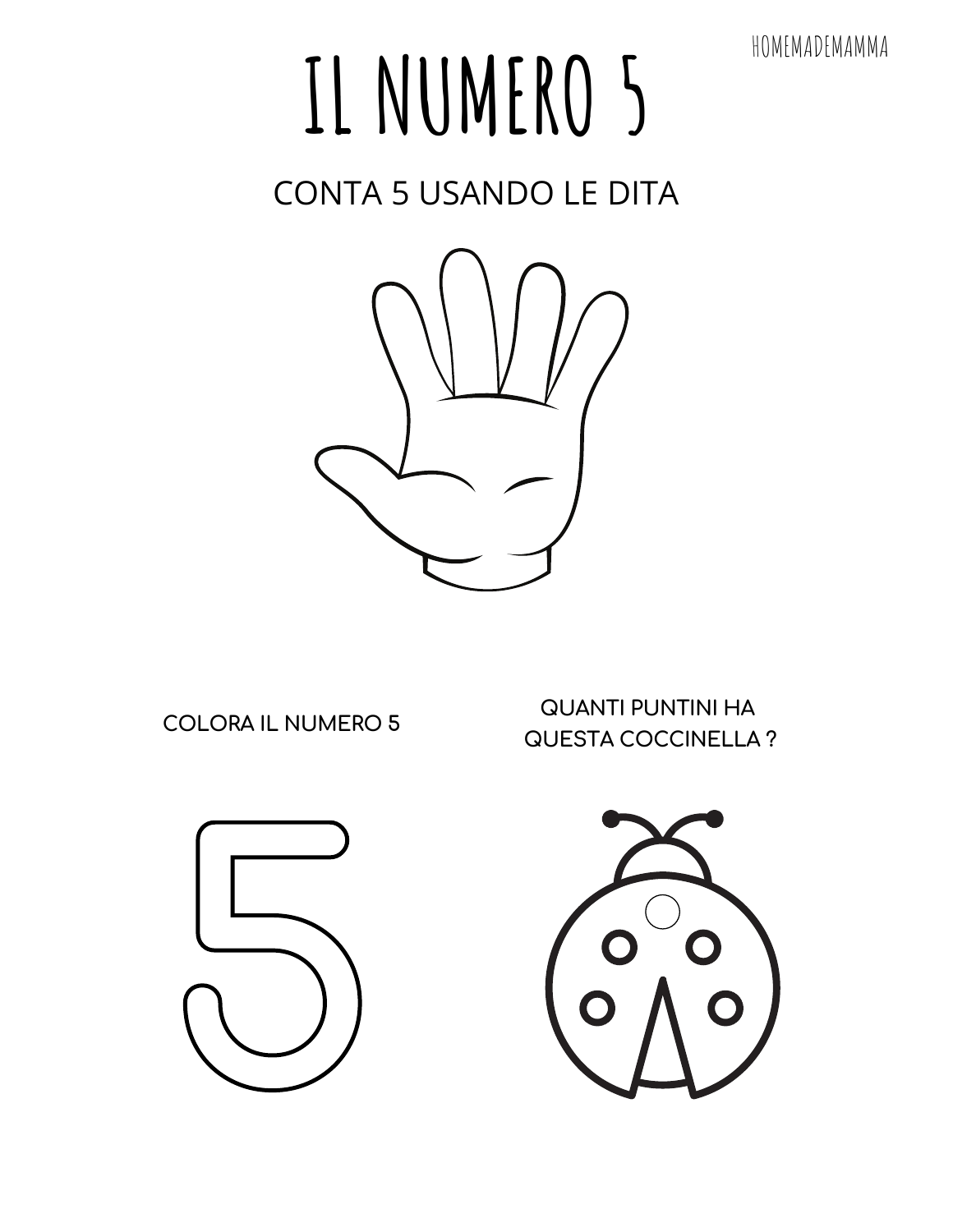### **CONTA E SCRIVI**

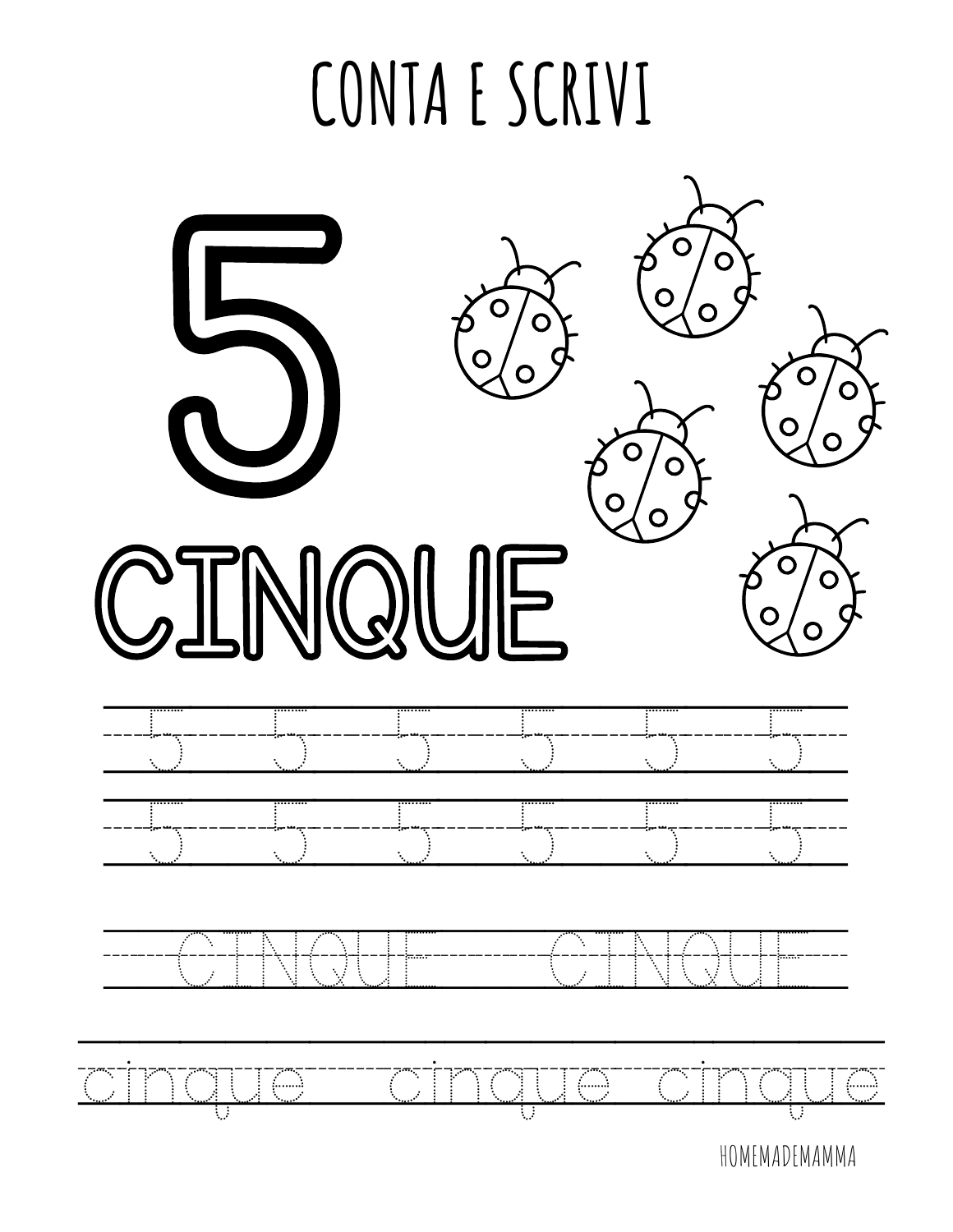## **QUANTI PUNTINI !**

#### CONTA I PUNTINI E COLORA IL NUMERO CORRETTO

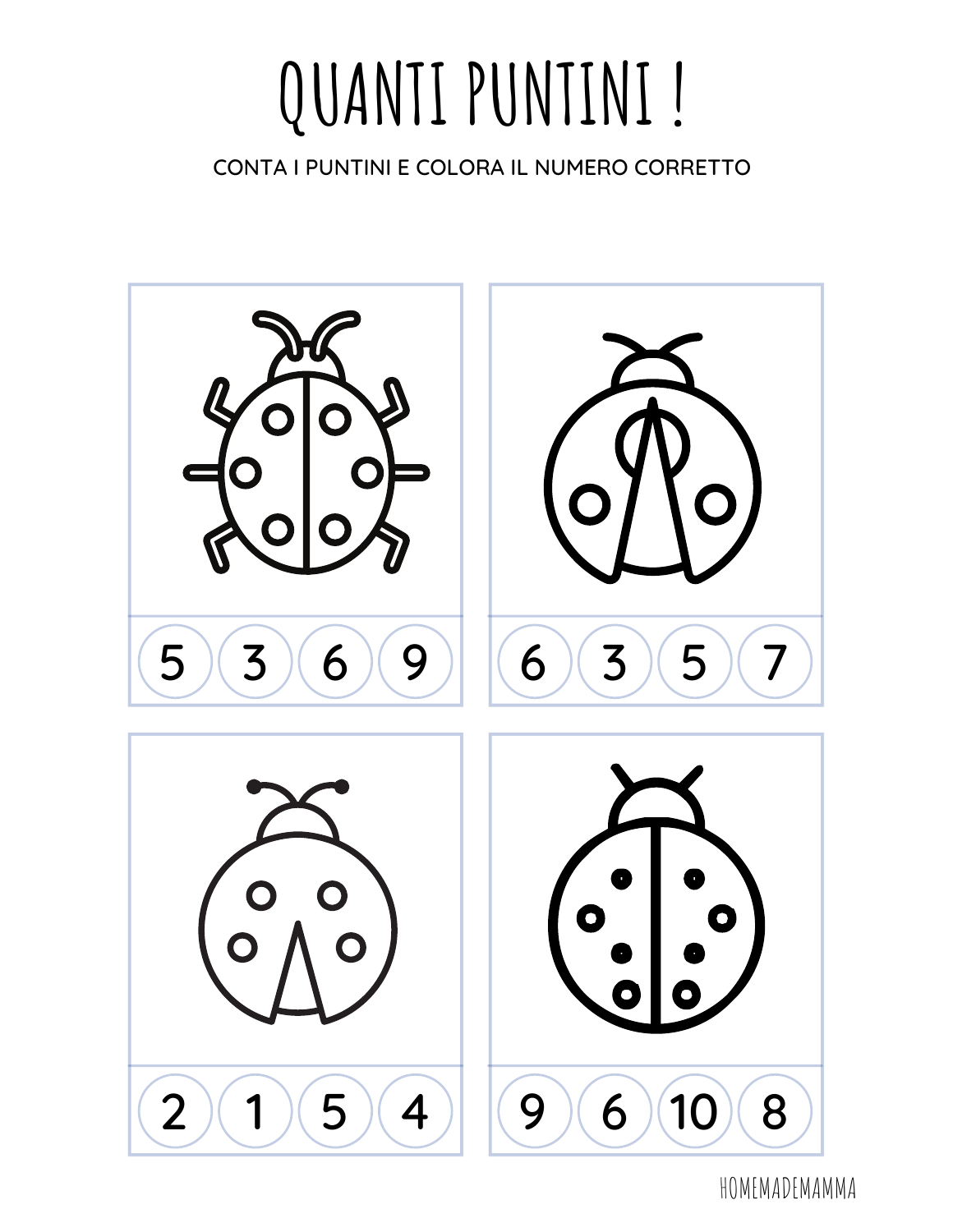# **LEGGI E COLORA**



COLORA IL GUSCIO DELLA COCCINELLA DI ROSSO E I PALLINI DI **NERO** COLORA IL CORPO (VISO, COLLO, ZAMPE ) DI ROSA

COLORA LE FOGLIE DI VERDE CHIARO E I RAMI DI MARRONE COLORA IL CIELO DI AZZURRO, LA NUCOLA DI GRIGIO E IL SOLE DI GIALLO

COLORA IL BOSCO DI VERDE SCURO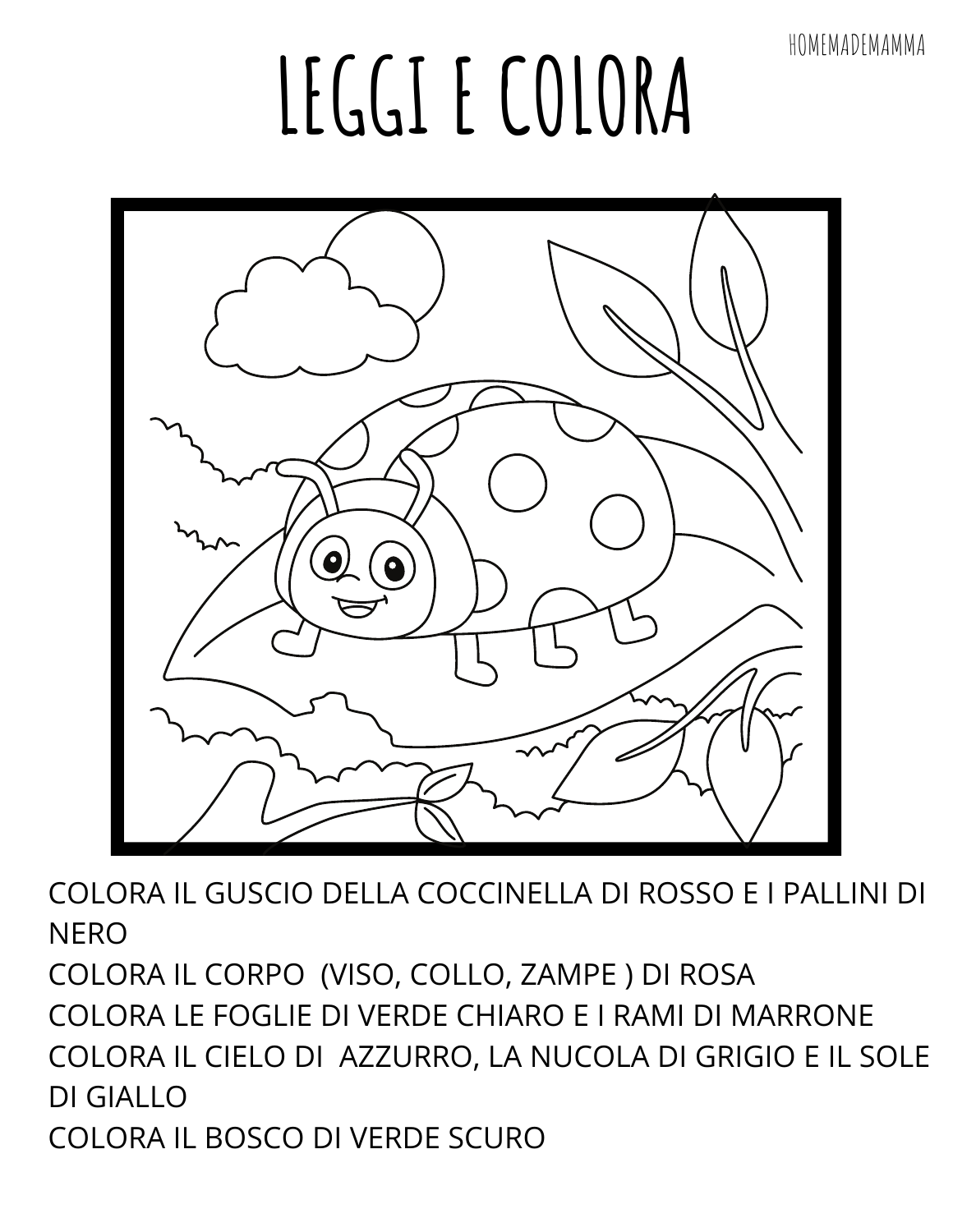# COMPLETA IL DISEGNO

### RICALCA LE TRACCE E COLORA LE COCCINELLE

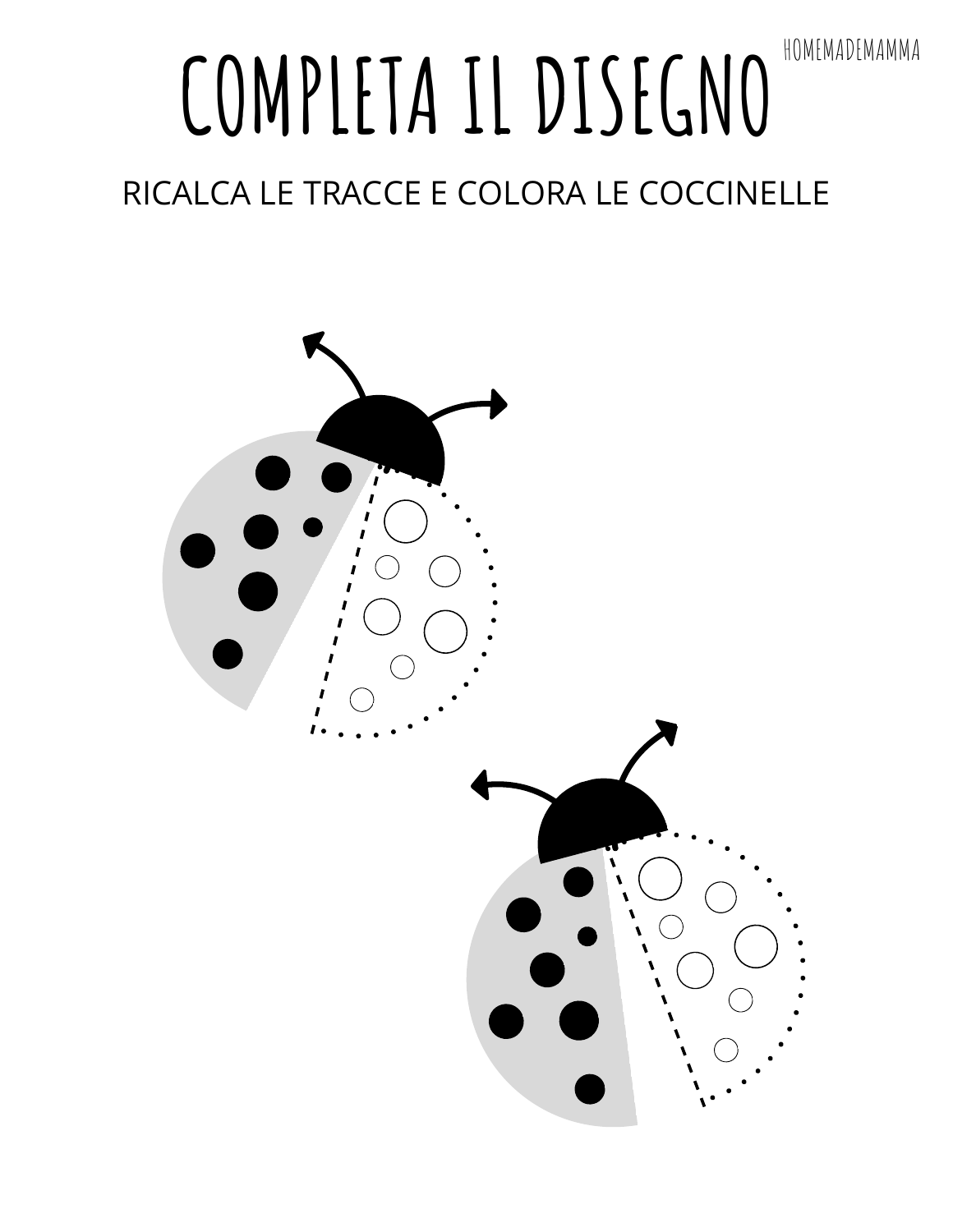## LA STRADA DELLE COCCINELLE

RICALCA LE LINEE E FAI CAMMINARE LE COCCINELLE

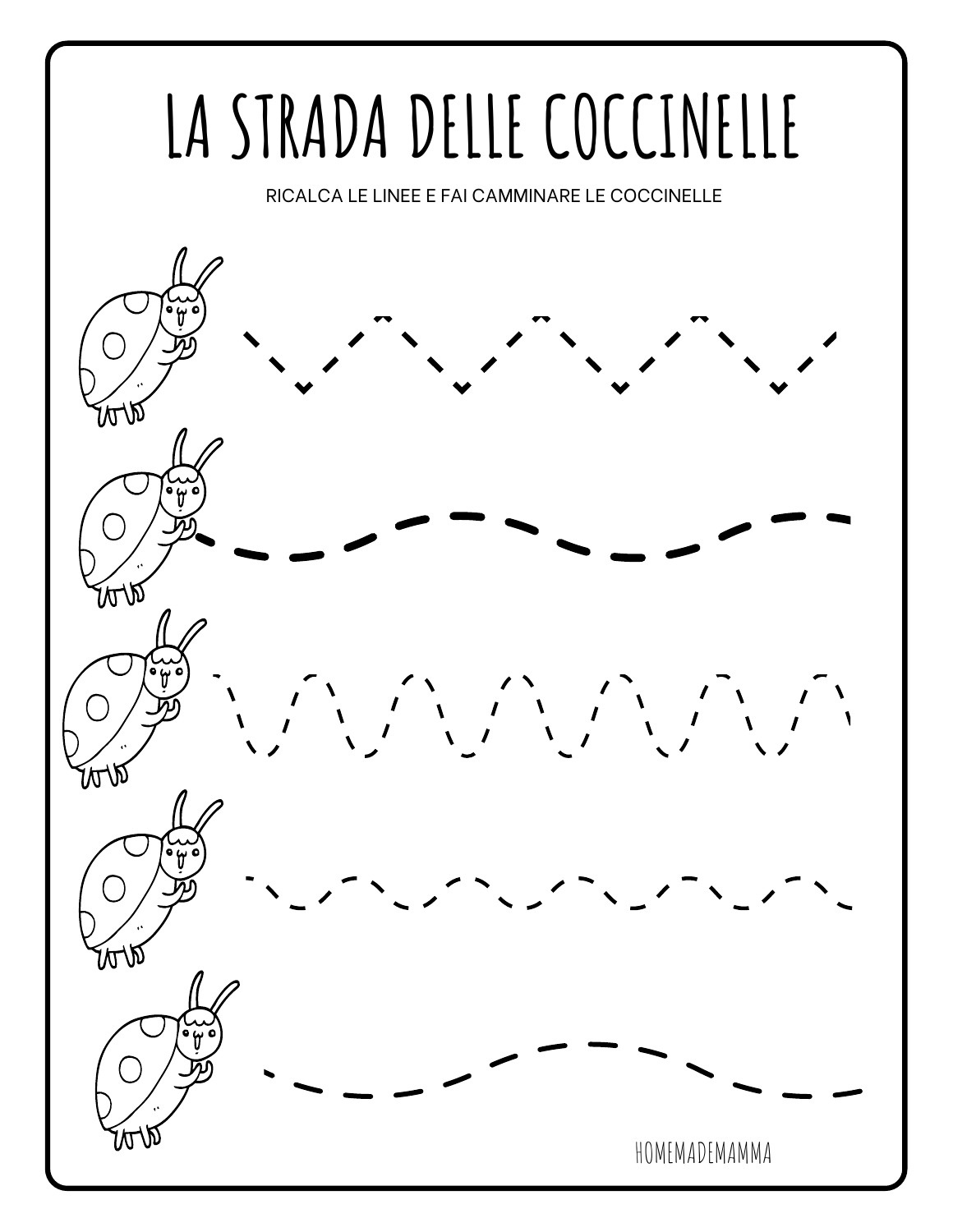**RITAGLIA LA STRADA**

#### RITAGLIA LA STRADA DELLE COCCINELLE SEGUENDO LE LINEE

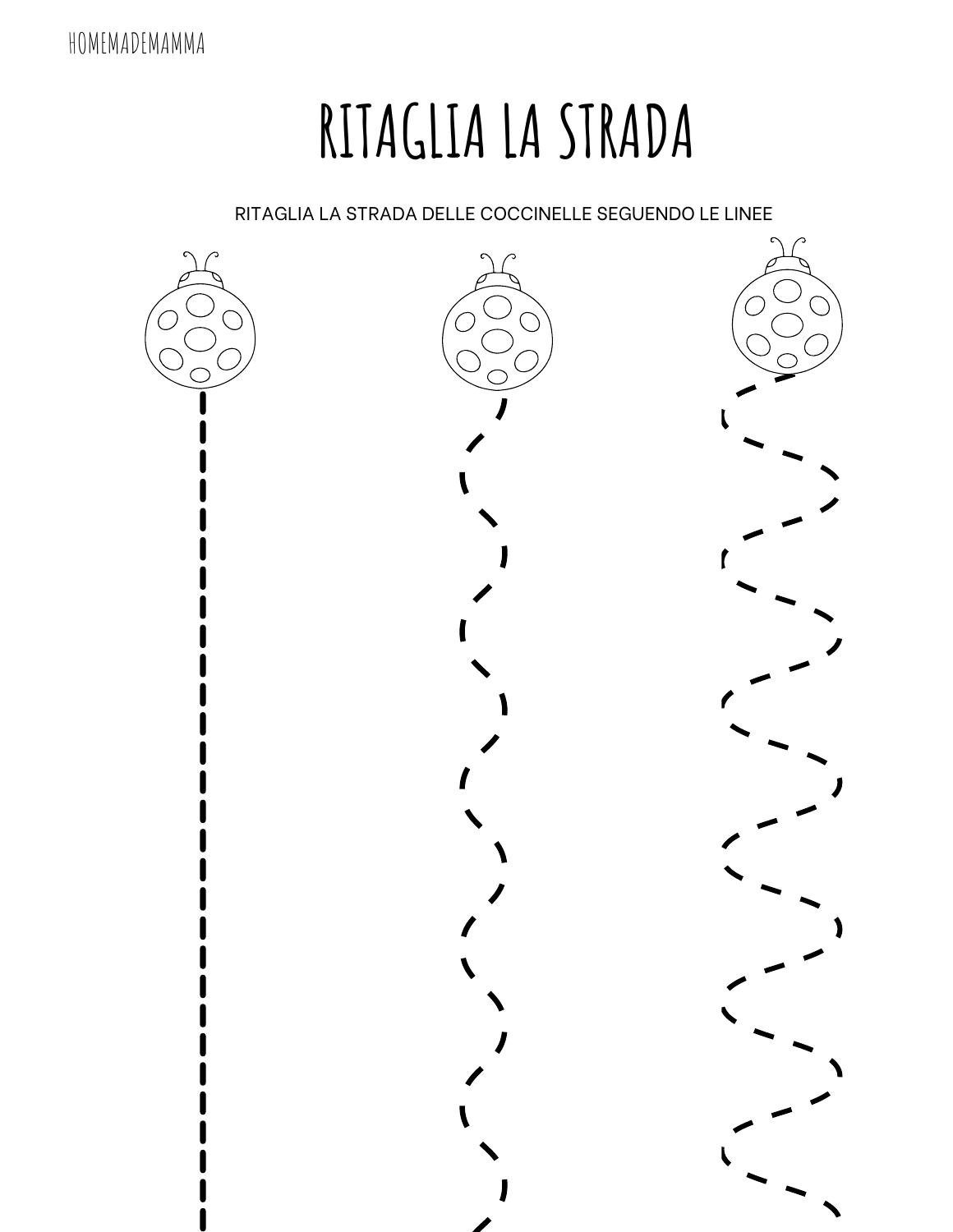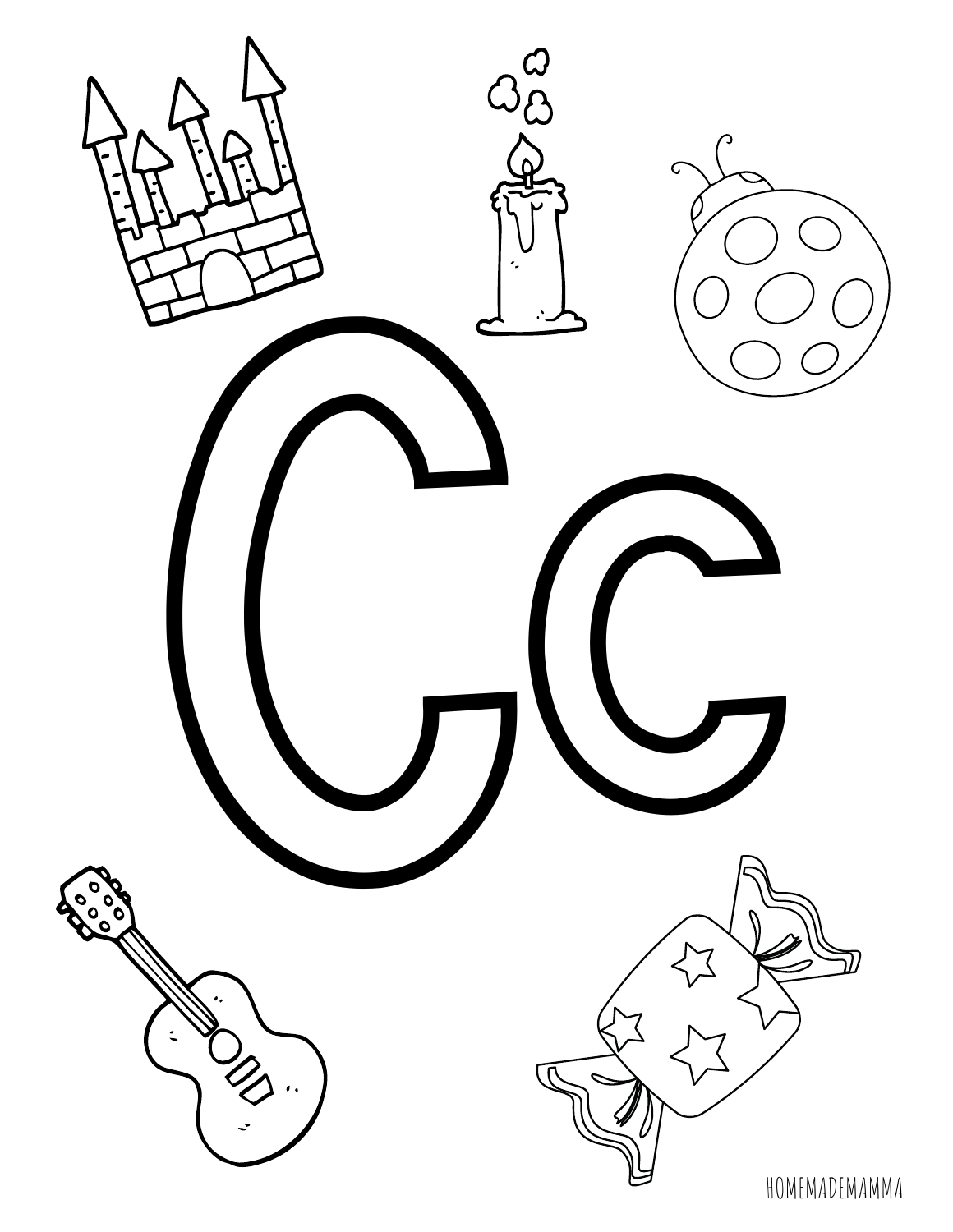## **A CACCIADI LETTERE**

COLORA SOLO I CERCHI CON LA LETTERA C

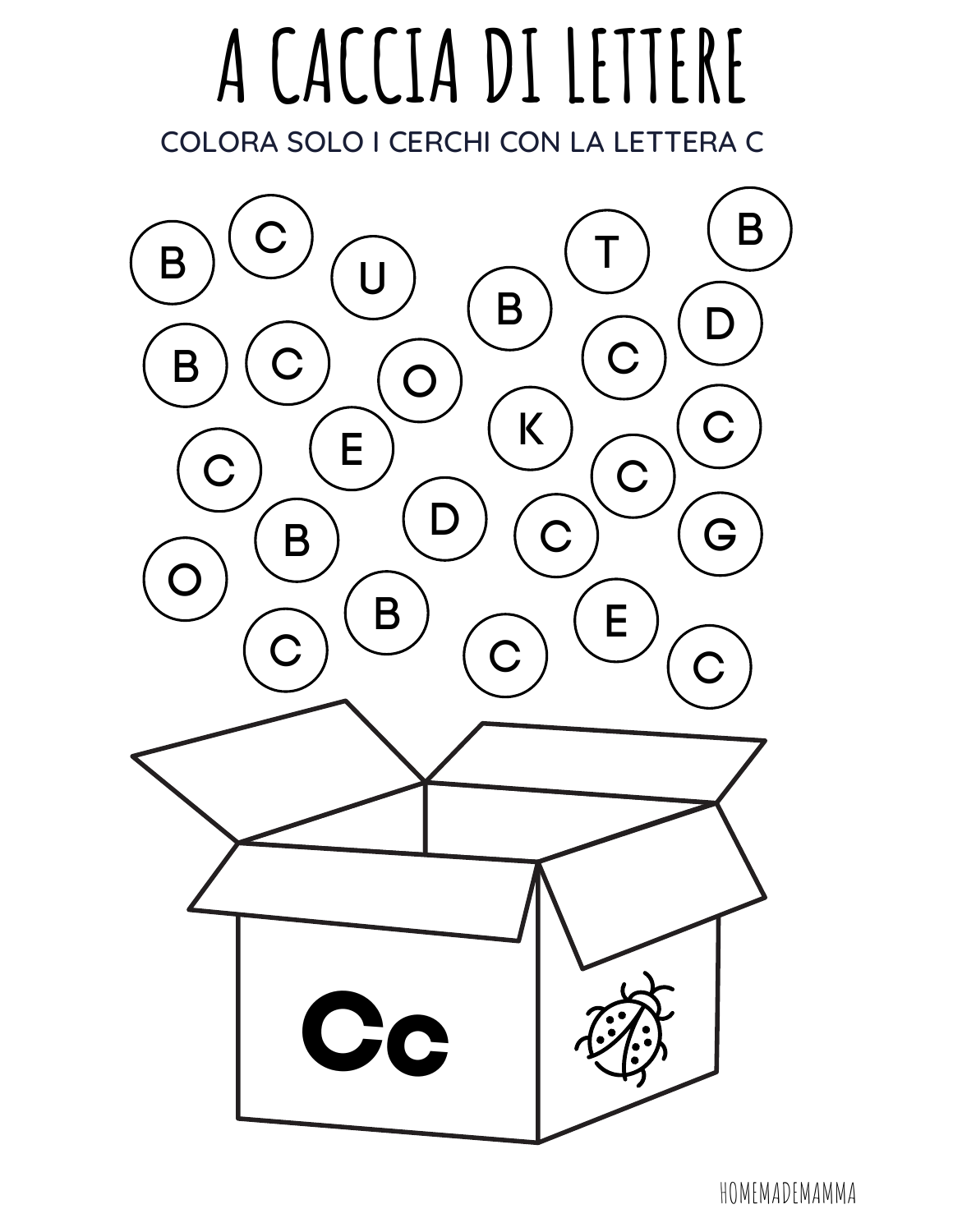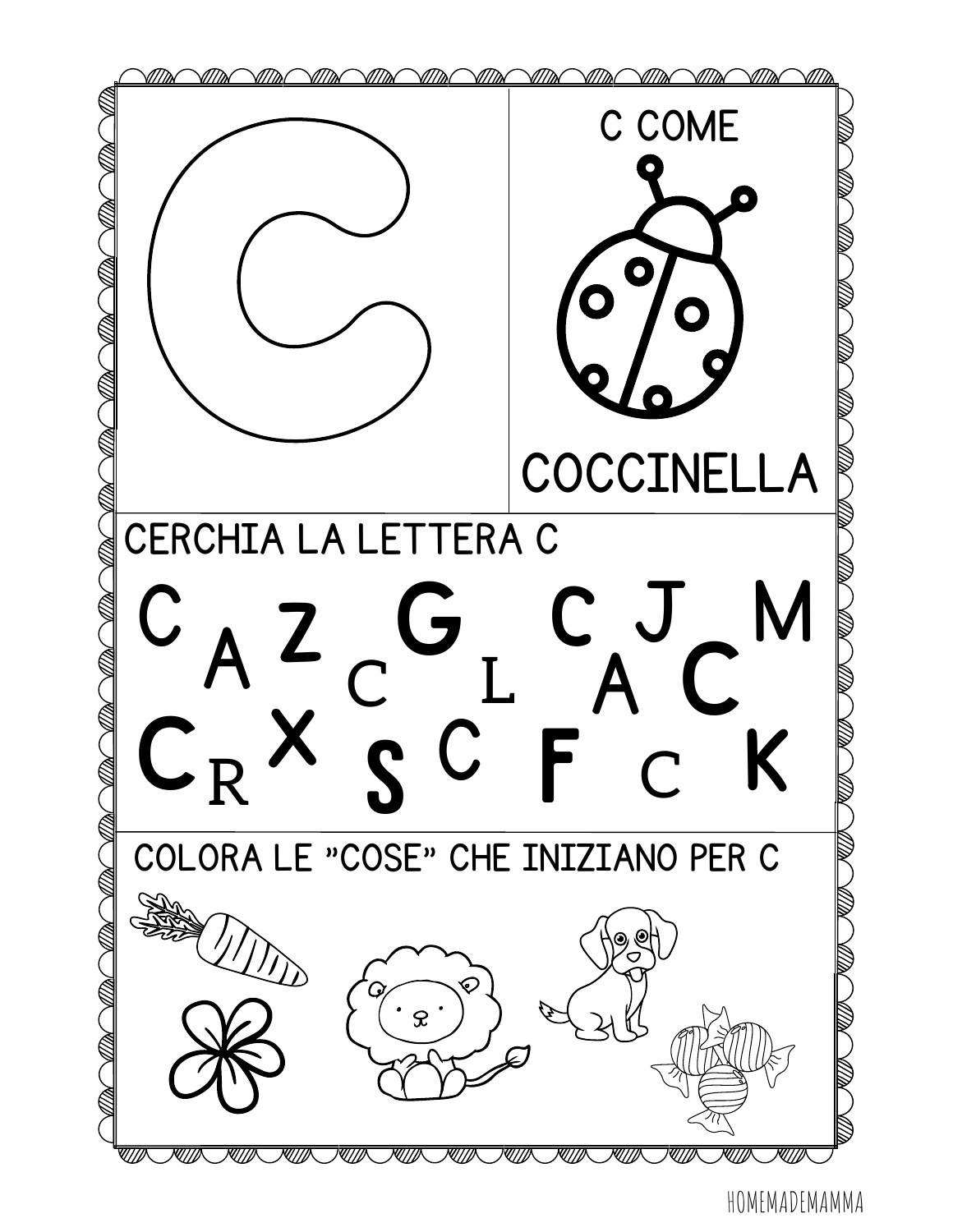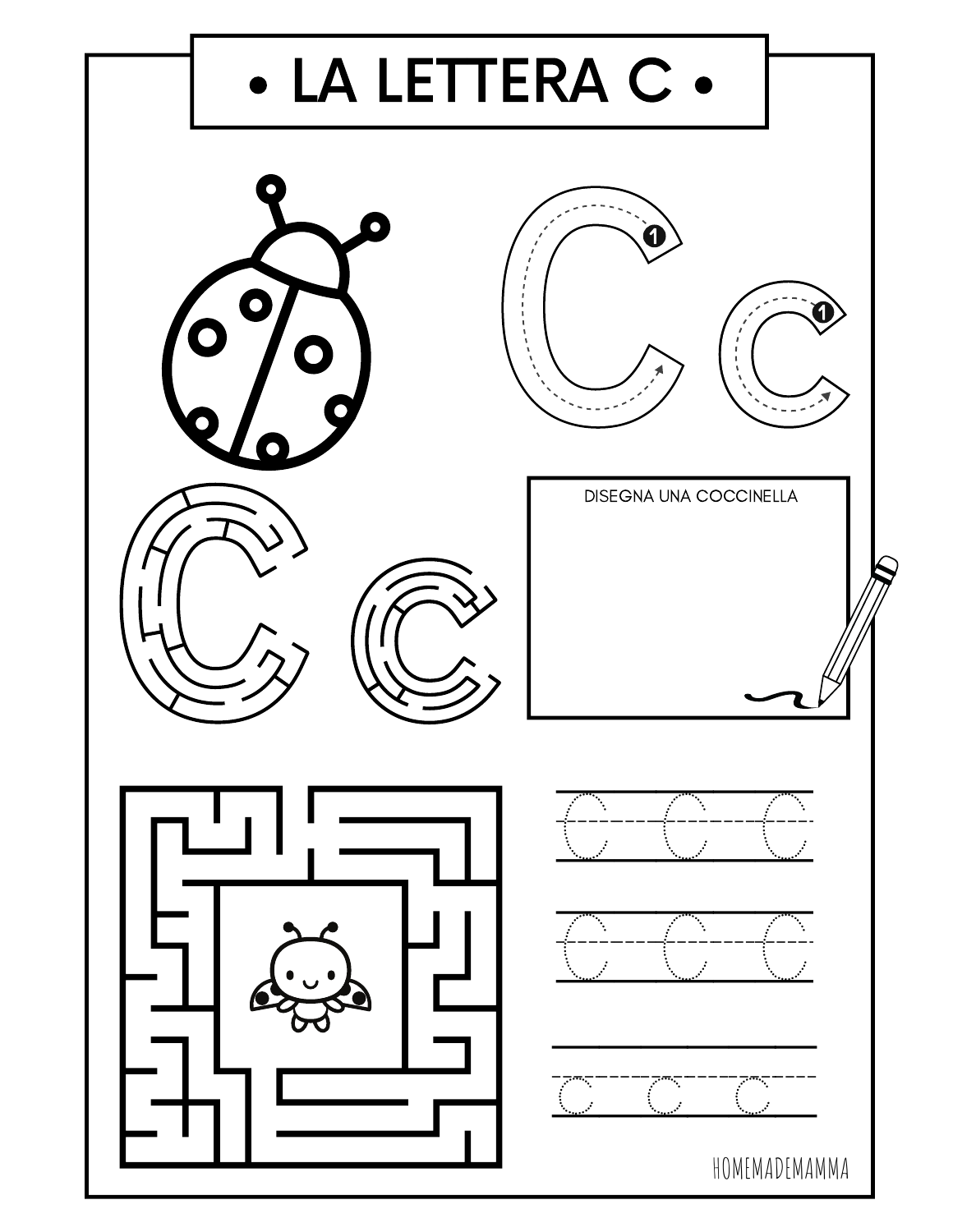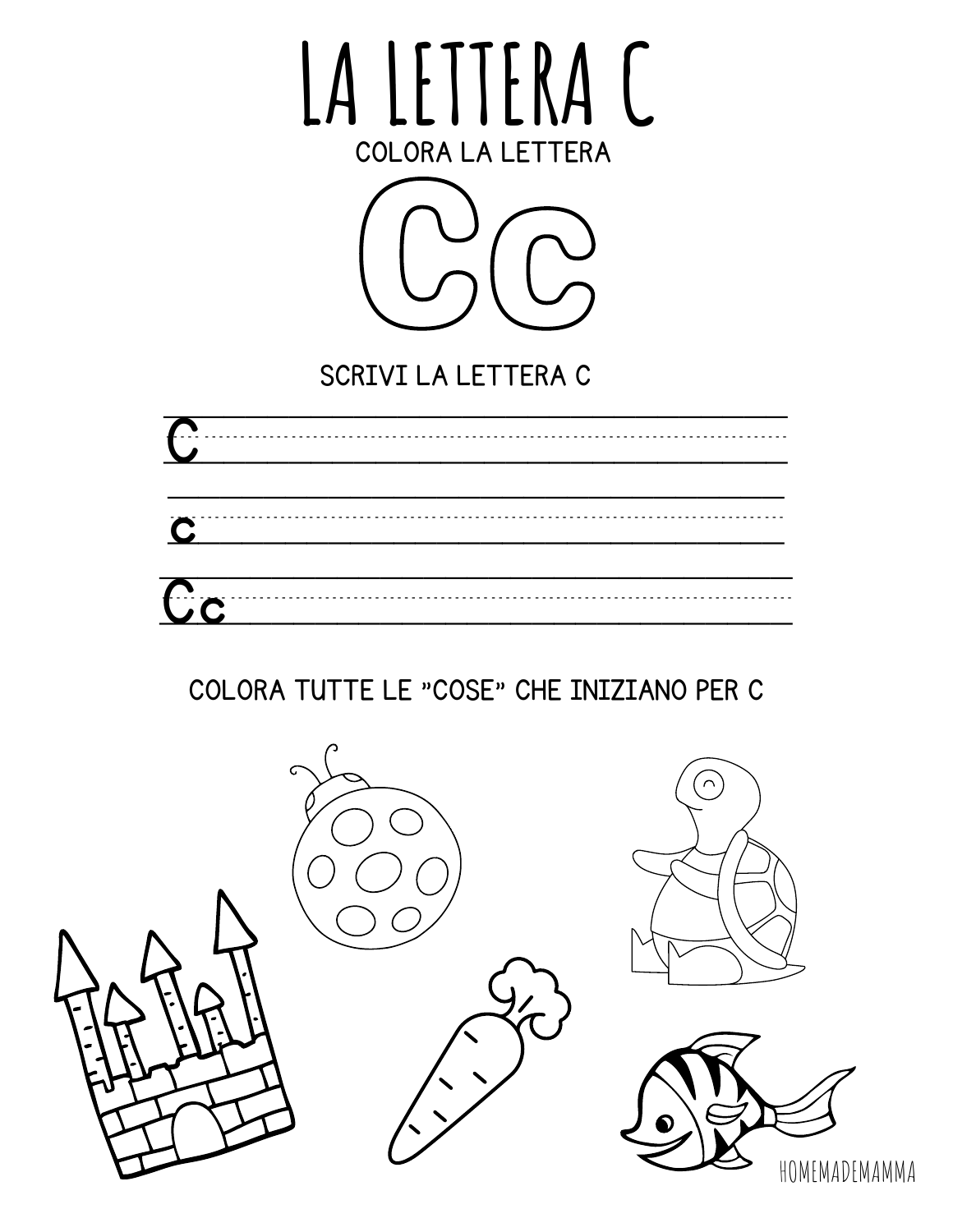# **SCRIVI E COLORA**



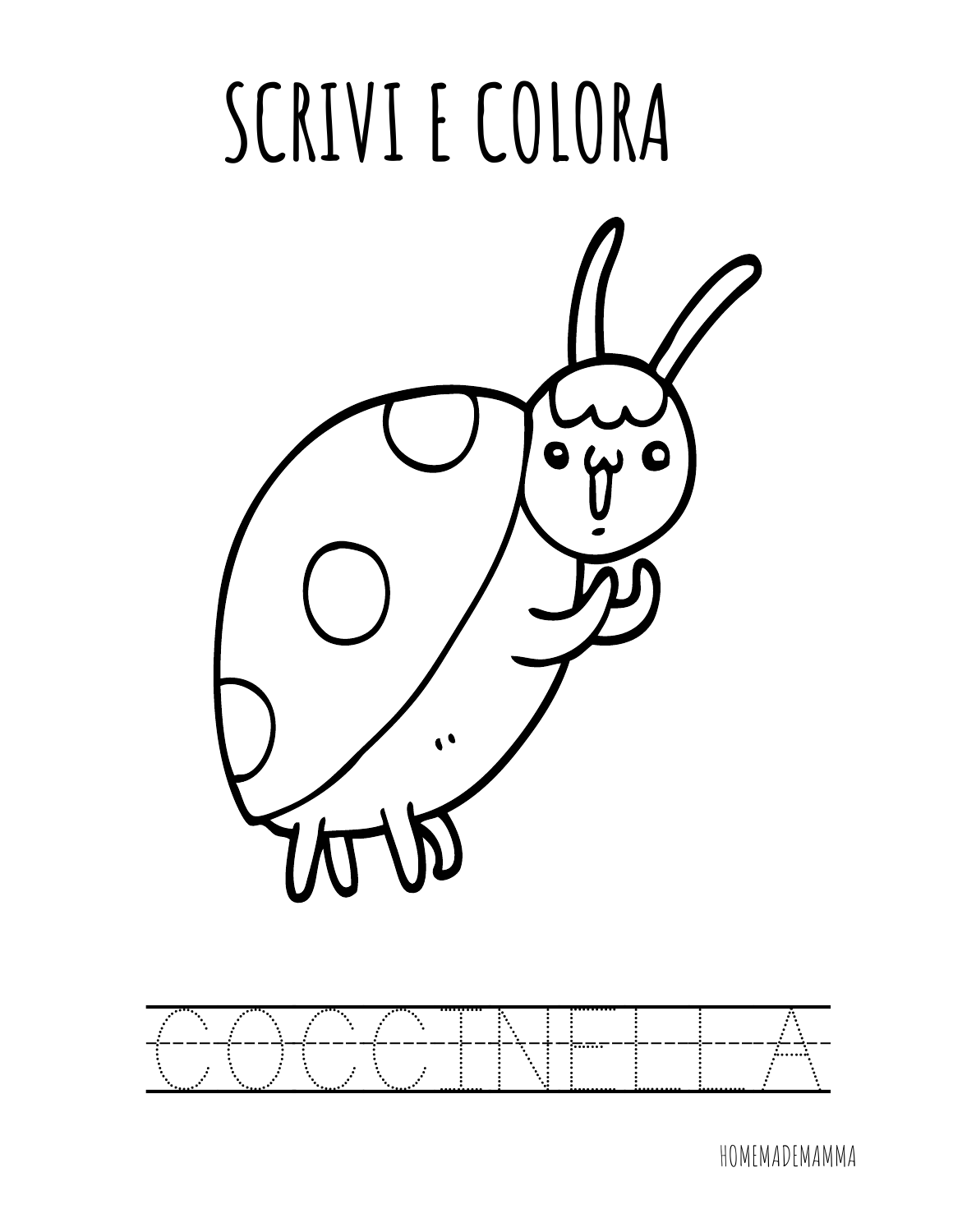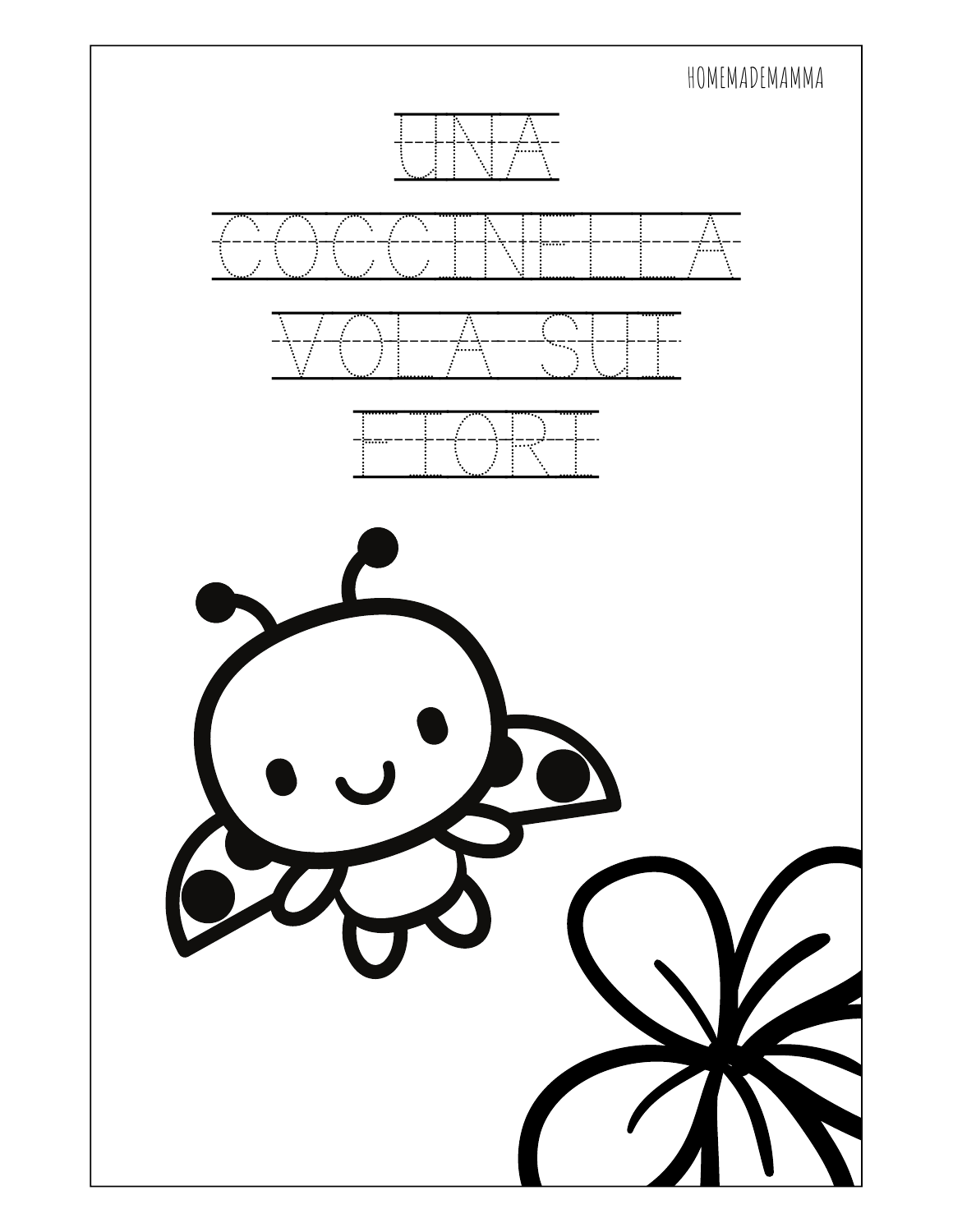### LA COCCI-SIMMETRIA

#### COMPLETA IL DISEGNO CON L'AIUTO DEI QUADRATINI

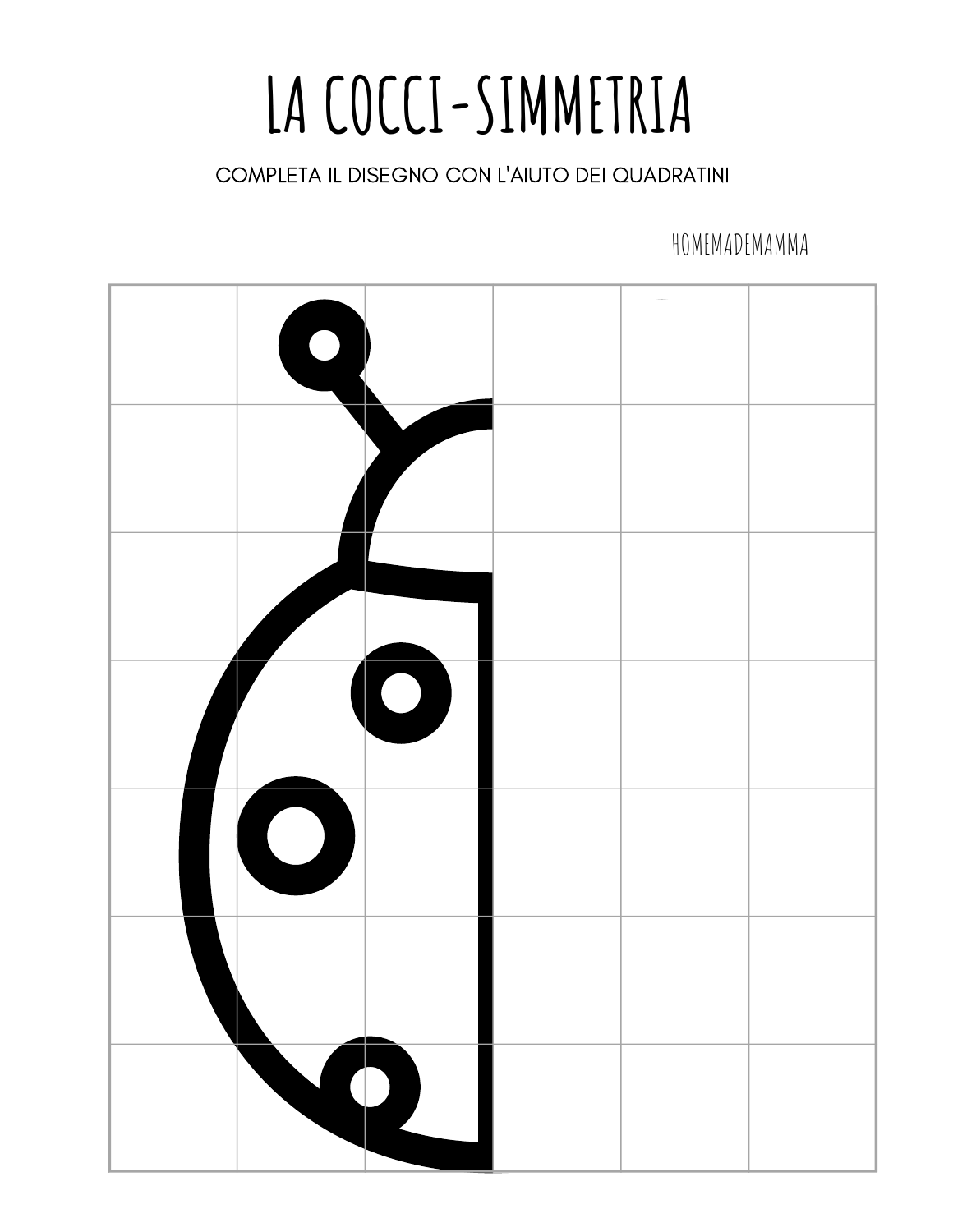# **IL COCCI-BIRINTO**

#### TROVA LA STRADA PER FAR USCIRE LA COCCINELLA DAL LABIRITNO

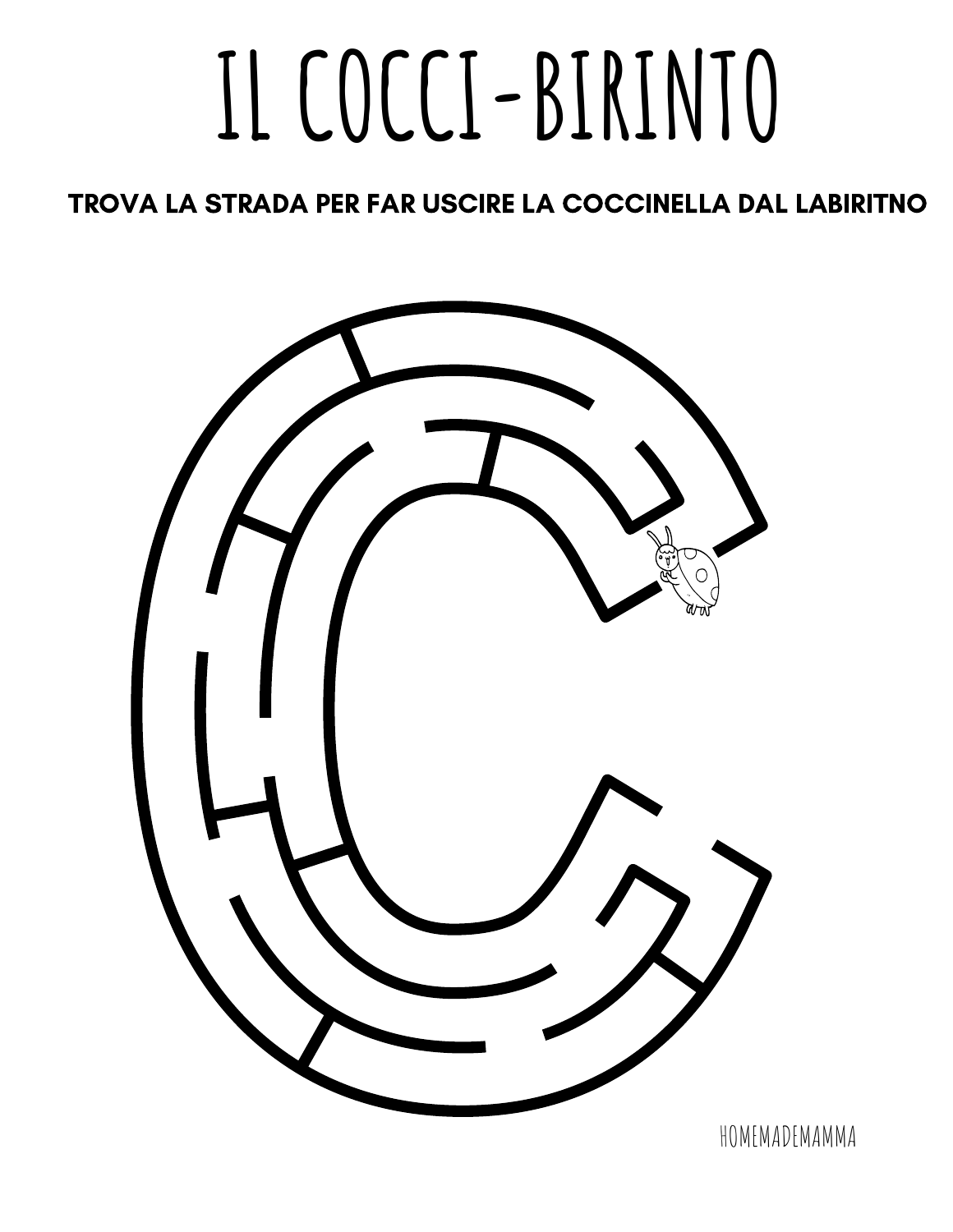## IL C-PUZZLE

### COLORA LE IMMAGINI, TAGLIA IL PUZZLE E **RICOMPONI E PEZZI**

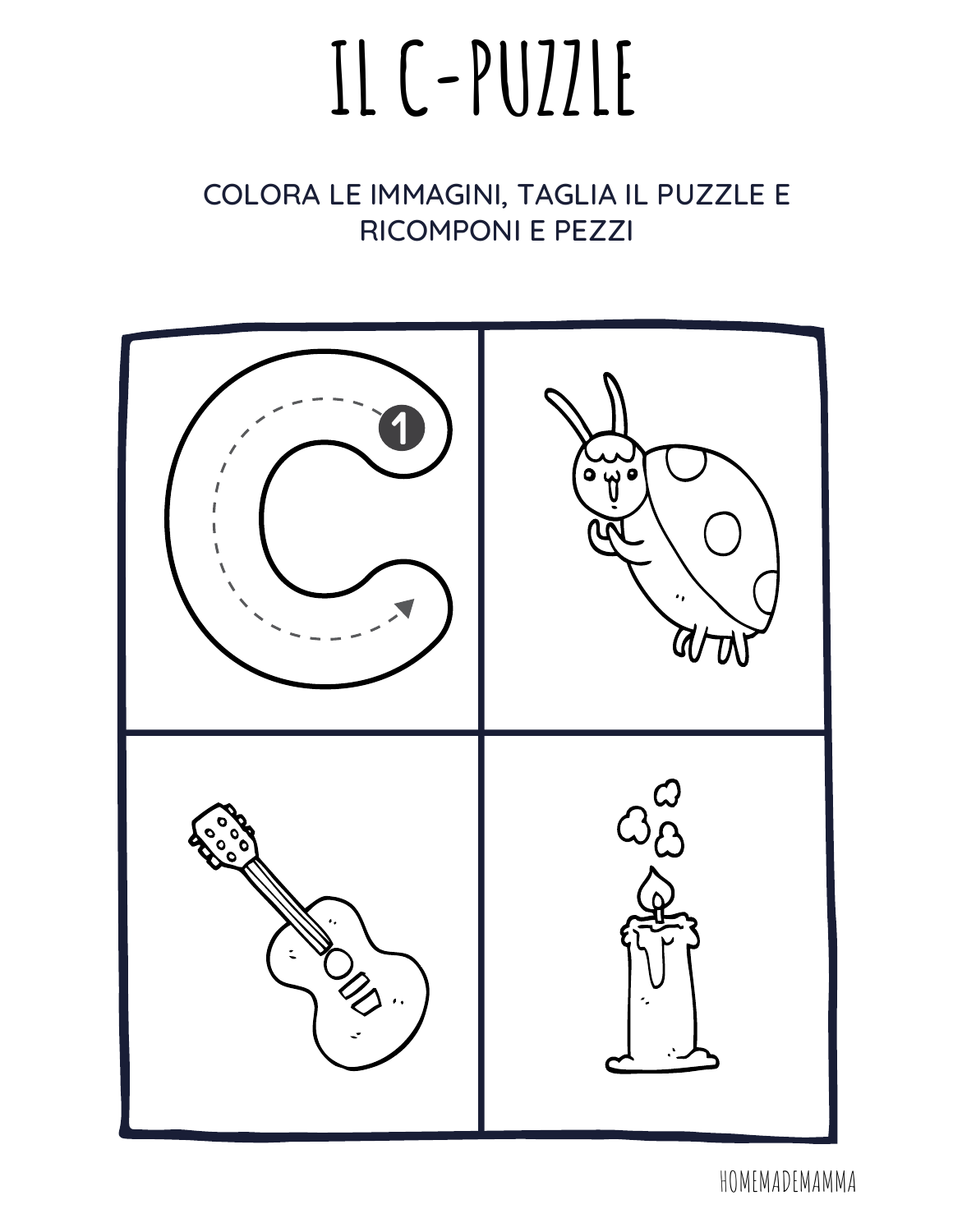## IL COCCI-PUZZLE

### **COLORA IL DISEGNO** RITAGLIA LE TESSERE E RICOSTRUISCI IL PUZZLE